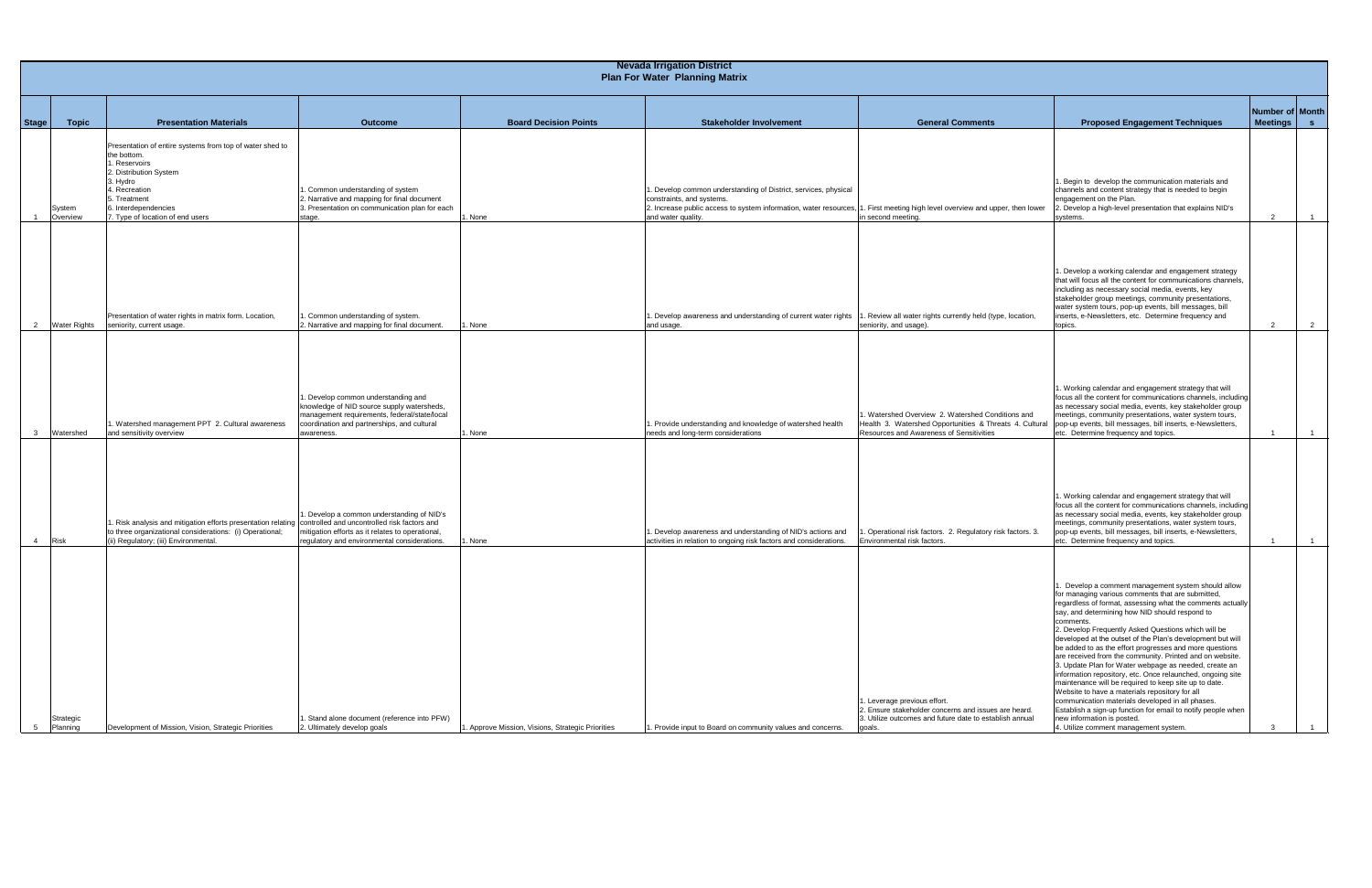|       | <b>Nevada Irrigation District</b>     |                                                                                                                                                                                                                                                               |                                                        |                                                                                                                                                                                                                                                                                                                                        |                                                                                                                                                                                                                                                                                                                                                                                                                                                                                                                                                                                                 |                                                                                                                                                                                                                                                                                                                                                                                                            |                                                                                                                                                                                                                                                               |                                  |  |  |
|-------|---------------------------------------|---------------------------------------------------------------------------------------------------------------------------------------------------------------------------------------------------------------------------------------------------------------|--------------------------------------------------------|----------------------------------------------------------------------------------------------------------------------------------------------------------------------------------------------------------------------------------------------------------------------------------------------------------------------------------------|-------------------------------------------------------------------------------------------------------------------------------------------------------------------------------------------------------------------------------------------------------------------------------------------------------------------------------------------------------------------------------------------------------------------------------------------------------------------------------------------------------------------------------------------------------------------------------------------------|------------------------------------------------------------------------------------------------------------------------------------------------------------------------------------------------------------------------------------------------------------------------------------------------------------------------------------------------------------------------------------------------------------|---------------------------------------------------------------------------------------------------------------------------------------------------------------------------------------------------------------------------------------------------------------|----------------------------------|--|--|
|       | <b>Plan For Water Planning Matrix</b> |                                                                                                                                                                                                                                                               |                                                        |                                                                                                                                                                                                                                                                                                                                        |                                                                                                                                                                                                                                                                                                                                                                                                                                                                                                                                                                                                 |                                                                                                                                                                                                                                                                                                                                                                                                            |                                                                                                                                                                                                                                                               |                                  |  |  |
| Stage | <b>Topic</b>                          | <b>Presentation Materials</b>                                                                                                                                                                                                                                 | <b>Outcome</b>                                         | <b>Board Decision Points</b>                                                                                                                                                                                                                                                                                                           | <b>Stakeholder Involvement</b>                                                                                                                                                                                                                                                                                                                                                                                                                                                                                                                                                                  | <b>General Comments</b>                                                                                                                                                                                                                                                                                                                                                                                    | <b>Proposed Engagement Techniques</b>                                                                                                                                                                                                                         | Number of Month<br>Meetings<br>S |  |  |
| 6     | Basis for Plan<br>for Water           | Develop consensus of:<br>. Planning horizon<br>2. Intended outcome refinement<br>3. Frequency of plan update<br>4. How plan is used<br>5. Responsibility for plan<br>3. Distinguish facts from assumptions for modelling                                      | Narrative in final document<br>2. Policy consideration | Approve planning horizon.<br>whether or not changes are necessary to the proposed<br>process.<br>modelling efforts.<br>4. Approve consultant contract.                                                                                                                                                                                 | Provide input to Board on regarding reasonable planning<br>horizon.<br>2. Provide input to Board regarding outcome refinement and<br>general PFW process.<br>Review intended outcomes of process and determine 3. Provide input regarding public process for plan updates.<br>4. Can plan be used to support other water planning or resource<br>evaluation efforts?<br>3. Approve identification of facts versus assumptions for [5. Provide input to Board regarding identification of facts versus<br>assumptions for modelling efforts.<br>6. Provide input regarding consultant selection. | 1. Review state, regional, and local planning to determine if prior to Stage 4<br>there are synergies that exist or can be folded into PFW<br>process.<br>2. May require revision of existing policy or new policy to be  4. Update fact sheet based on out comes of the Basis for<br>developed.<br>3. RFP and consultant selection process will be initiated<br>prior to Stage 4.                         | . Send bill Insert, email and social media notices 3 weeks<br>2. Include information in e-newsletter<br>3. Update website.<br>the Plan for Water.<br>5. Targeted outreach presentations (Ag, Construction<br>Groups, Chambers, Community Groups etc.).        | 0.5                              |  |  |
|       | Hydrology anc<br>Hydrography          | . Design assumptions, principles, and standards<br>2. Reconfirm model outputs from FERC effort<br>3. Drought and Climate change<br>1. Sensitivity                                                                                                             | . Model<br>2. Narrative and data presentation          | . Approve design assumptions, principles and<br>standards prior model development.<br>2. Review and confirm model outputs from FERC effort<br>and Technical Memorandum effort.<br>3. Select model to project climate change trends.<br>. Select range of drought scenarios.                                                            | . Provide input to Board regarding design assumptions,<br>principles, and standards.<br>2. Provide input regarding adequacy and accuracy of previous<br>modelling completed under previous FERC effort and the<br>previous Technical Memorandum.<br>3. Provide input regarding climate change model selection.<br>4. Provide input regarding various drought scenarios selected fo<br>analysis.                                                                                                                                                                                                 | . Review previous effort to determine if there are<br>opportunities for leveraging previous work.<br>2. Confirm all assumptions prior to model being built.                                                                                                                                                                                                                                                | 1. Hold focus groups as needed to work through technical<br>2. Update all outreach channels (social media, e-bulletins,<br>FAQs, website, FAQs).<br>3. Continue to implement comment management system.                                                       | $\overline{\mathbf{3}}$<br>ູ     |  |  |
| 8     | Demand                                | . Land use<br>2. Growth<br>3. Water use trends<br>a. Efficiency<br>b. Loss<br>4. Regulatory/Environmental Flows<br>5. Future demand                                                                                                                           | . Model.<br>2. Narrative in final document             | Review land use designations provided by land use<br>authorities.<br>2. Approve growth projections.<br>3. Approve water use trends used in modelling<br>efficiency reductions, and water loss (treated and raw).<br>4. Approve actual and projected<br>environmental/regulatory required flows.<br>5. Approve future demand scenarios. | Provide input to Board regarding growth projections.<br>2. Provide input to Board regarding future water use trends used<br>in modelling (efficiency reductions, and water loss (treated and<br>raw<br>3. Provide input to Board regarding actual and projected<br>environmental/regulatory required flows.<br>4. Approve future demand scenarios.                                                                                                                                                                                                                                              | . Coordinate with all land use authorities to obtain<br>proposed land use designation.<br>Coordinate with all land use authorities for growth factors. 1. Hold focus groups as needed to work through technical<br>3. Coordinate with regulatory agencies regarding flows<br>(some of this effort will be completed through current<br>processes (FERC, VAs)<br>4. Combine consultant effort with Stage 5. | 2. Update all outreach channels (social media, e-bulletins,<br>FAQs, website, FAQs).<br>3. Continue to implement comment management system.                                                                                                                   | $\overline{4}$                   |  |  |
| 9     | Supply                                | . Short and long-term<br>2. Reliability and risk considerations<br>3. Scenario based<br>4. Identification of critical supply needs and "pipelines"<br>5. Relationship between energy production and supply<br>6. Supply delivery considerations               | . Model<br>2. Narrative and data in final document     | Approve short and long -term planning durations.<br>. Approve slate of reliability and risk considerations and considerations and scenarios to be evaluated.<br>scenarios to be evaluated.<br>3. Approve vulnerability and risk assessment process<br>and rating system.<br>4. Approve the identified critical supply needs.           | . Provide input to Board regarding short and long -term planning<br>durations.<br>2. Provide input to Board regarding slate of reliability and risk<br>3. Provide input to Board regarding vulnerability and risk process<br>and evaluation.<br>4. Provide input to Board regarding identified critical supply<br>needs.                                                                                                                                                                                                                                                                        | Combine with 5 and 6 effort.<br>2. Needs to include review of revenue considerations (water FAQs, website, FAQs).<br>and power)                                                                                                                                                                                                                                                                            | 1. Hold focus groups as needed to work through technical<br>details.<br>2. Update all outreach channels (social media, e-bulletins,<br>3. Continue to implement comment management system.                                                                    | $\overline{2}$                   |  |  |
| 10    | Strategy<br>Options                   | . Operations<br>a. System<br>b. Decreased supply policy<br>c. Demand management<br>2. Restoration/Rehabilitation<br>a. System<br>b. Watershed<br>3. Management<br>a. Adaptive Management of Watershed<br>4. Supply<br>a. Increase Supply<br>b. Restore Supply | . Narrative<br>2. Matrix<br>3. Policy Consideration    | . Approve strategy evaluation matrix.<br>2. Approve suite of strategies to be included under each 1. Provide input regarding strategy evaluation matrix.<br>category.                                                                                                                                                                  | 2. Participate in development of suite of strategies.                                                                                                                                                                                                                                                                                                                                                                                                                                                                                                                                           | Intended to be high level strategies that will be tiered into<br>actionable items.                                                                                                                                                                                                                                                                                                                         | 1. Send new bill insert, email and social media notices to<br>notify stakeholders of the beginning of Stage 8.<br>2. Update all outreach channels (social media, e-bulletins,<br>FAQs, website, FAQs).<br>3. Continue to implement comment management system. | $\overline{4}$                   |  |  |